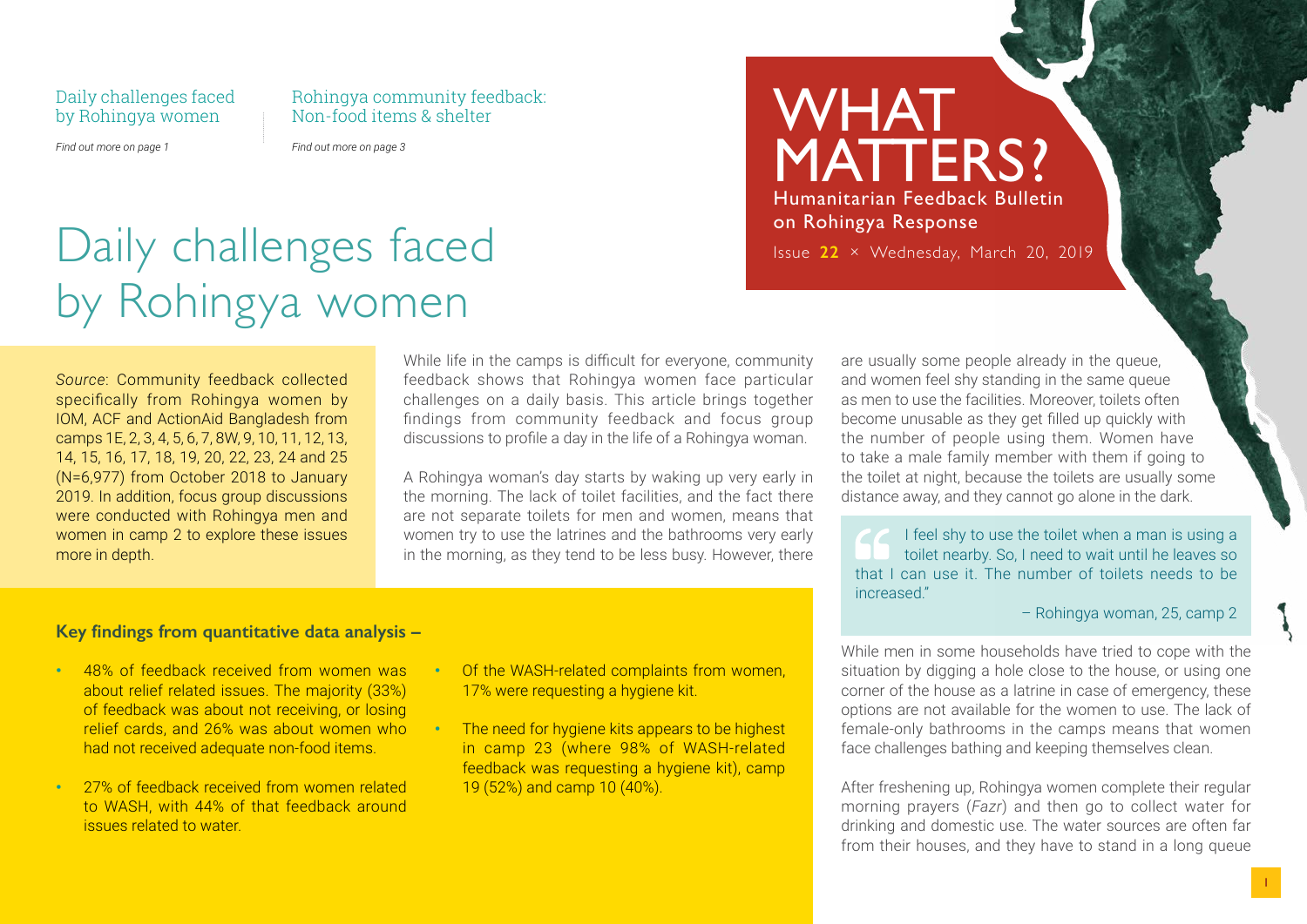to collect water, as the number of tube wells is low in the camps. Sometimes they send their children to collect water. As a result of the challenges in collecting water, women have said they use less water than necessary to take a shower and to wash utensils. Purifying water to drink is difficult for them as they have only been given small bowls and containers, despite having requested bigger containers. They also feel the water tastes bad because of the tablets they use to purify it.

Returning home from collecting water, the Rohingya women have to start cooking food for their family members which comes with another set of challenges. Most of the Rohingya women don't have access to a gas stove, and they usually cook using clay stoves. Lack of firewood means they often cook by burning dry leaves and plastic which they have collected. But burning these materials makes their eyes burn and the smoke sometimes makes them feel sick.

We use plastic and dry leaves as an alternative to firewood. It burns our eyes and fills the house with smoke."

– Rohingya woman, 22, camp 2

Because of the lack of open space, hey need to cook inside their house, which is the same space they use for eating and sleeping. Besides, they do not have enough cooking utensils, which means it takes more time to cook food. As a result, they cannot give enough time to looking after their children.

Having enough food to cook for their families is a struggle for some. Although some Rohingya women are happy with the amount of relief goods they receive; others explain that the amount of rice they receive has decreased, and is no longer enough.

The amount of food we get from relief is not enough. Even if we eat less, we hardly can eat for 23 days and the remaining 7 days we starve."

– Rohingya woman, 22, camp 2

Some women say that they lack pots and plates, which means their family members have to eat one after the other, and they can't eat altogether at the same time. Some also mentioned that cooking food sitting on the ground causes health risks for the women as well. Moreover, they mentioned that they don't receive meat and fish, which affects their family's health. Women cook potato chop (fried, mashed potato), egg or *shutki* (dried fish) received as relief goods as an alternative to try and console their children, who sometimes cry for fish and meat.

After cooking and feeding the children, some of the Rohingya women send their children to a learning centre. They feel concerned about the safety of their children, and are worried they might get kidnapped, or go missing. They have heard that five children were reported murdered by the local people, which is why some Rohingya women don't allow their children out of their sight.

They usually have a rest after lunch before starting to prepare the dinner. After lunch they sometimes chat with the other Rohingya women in the block after their afternoon prayer time (*Asr*). They usually have some free time until their evening prayer (*Maghrib*). Many of the Rohingya women said that they would like to earn some money by sewing during their spare time, but they don't have any sewing equipment, or any light to sew in the evenings.

After the evening prayers, they have their family time. At the end of the day, women have their dinner and sleep after the final prayer of the day (*Isha*). They prefer going to sleep early and waking up early, as at night there is no electricity, and everything remains dark.

These daily struggles are even more challenging for Rohingya women when they are menstruating, and they need an adequate number of pads, clothes and soap. Women aged 15-24 mentioned that it is difficult to maintain hygiene for a number of reasons. First, they have to go to the toilet wearing a burka. Secondly, they don't have enough soap as they can't use the same soap to wash themselves and to wash the cloths they use as sanitary pads. Thirdly, they do not have enough space to dry the cloths, which usually take at least two days to dry. Sometimes they wear the half-wet cloths again, which can lead to health issues.

During menstruation cycle, I face a lot of problems to dry our cloths as the space is small. It takes around two days to dry these cloths. Sometimes I wear the half-wet cloths which results in health issues in our private parts."

– Rohingya woman, 18, camp 2

Some women try to get help with these health issues at the nearby medical centres, but they do not feel they get proper treatment, and sometimes the medical centre staff ask the patients to leave if they find a long queue in front of the centre.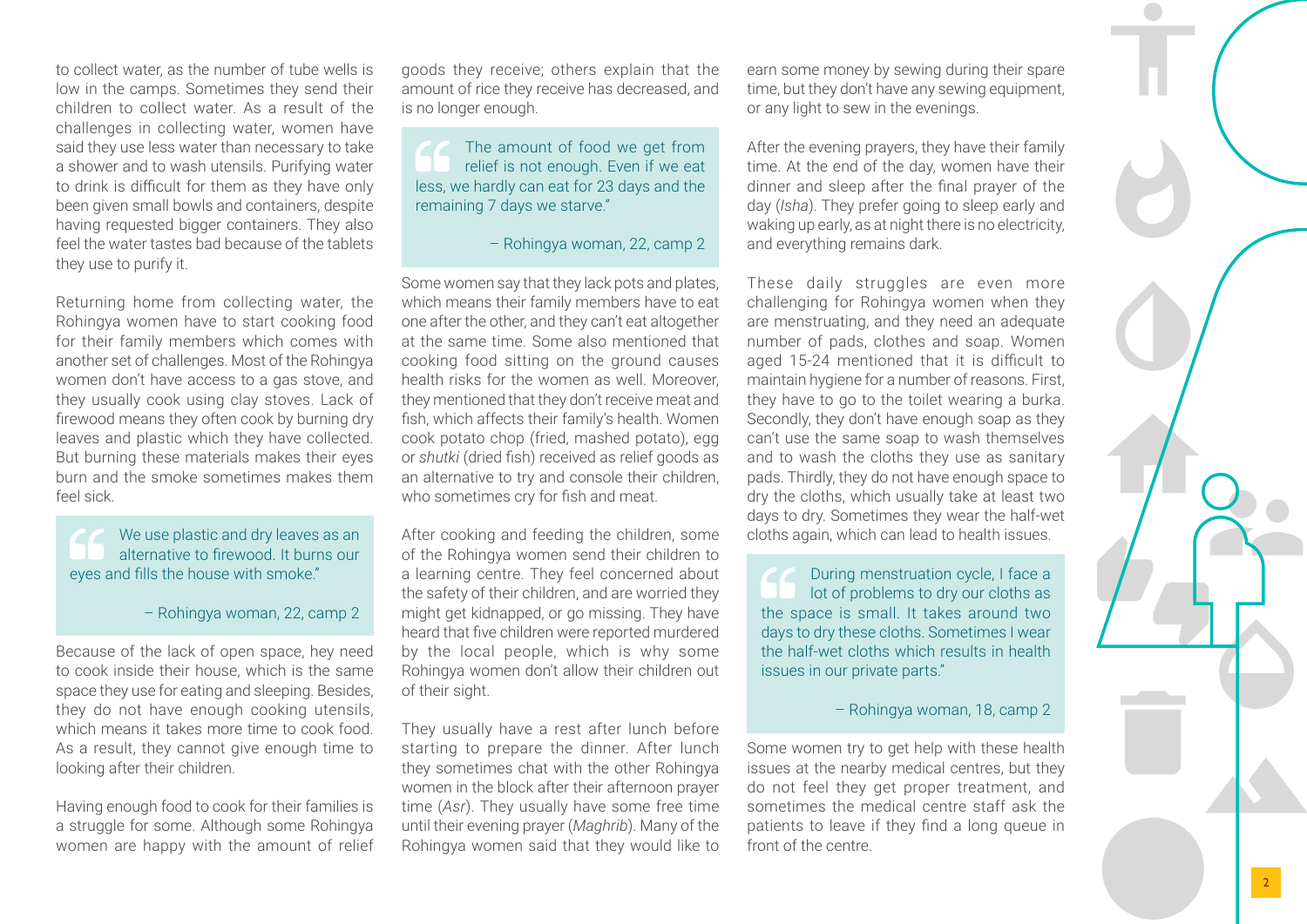# **Rohingya community feedback:** Non-food items & shelter

*Source*: Feedback collected between January 31 and February 18 by the Internews feedback collection team in camps 1E, 1W, 2E, 2W, 3, 4 and 4-extension using the KoBo Collect app. In total, 337 interactions were analysed and, of the top five issues identified, NFI and shelter were selected for further analysis for this issue of What Matters?. There were a total of 65 interactions specifically about shelter and NFIs. To explore the identified issues in depth, BBC Media Action conducted four focus group discussions (two with men and two with women) in camp 2. Feedback is collected in the Rohingya language using English and Bangla scripts.

#### **Internews**

 $\Box$  January 31 – February 18, 2019





% of feedback recieved by sector

### **Rohingya community's concerns about shelter and non-food items**

Community members that provided feedback in the first two weeks of February expressed concerns relating to the quality and supply of construction materials for shelter and to non-food items (NFIs). The main shelter and NFI-related concerns include:

- Shelter construction supplies do not provide adequate protection from harsh weather
- Materials have degraded and need to be replaced
- Additional items such as solar batteries and fans are needed
- Inadequate supply of soap and clothes
- Capacity of many shelters is not proportional to household size

According to Rohingya community members, shelter kits distributed in most camps include bamboo and polythene tarpaulins and these materials do not efficiently insulate their shelters from cold temperatures and wind during harsh weather. Securing shelters against the wind with current provisions is particularly challenging and refugees described how gusts of wind can rip through tarpaulins and break bamboo structures. Recent feedback indicates a rise in concerns related to preparations for the summer, which starts in March.

Community members who have lived through last year's summer seasons are apprehensive about their ability to regulate temperatures and get adequate shade in the upcoming hot season.

Our houses have become very weak. We have not yet received any bamboo and plastic sheet. The four sides of the house are broken down. At night, a lot of wind enters the house. We are not able to sleep at night due to cool weather…"

### – Woman, 35, camp 4

Feedback collected from women respondents shows that they consider the conditions in the upcoming hot season will be even harder for them. Women rely on the privacy and space their shelter affords them to carry out some activities like prayers. The roofing used in many shelters does not insulate or reflect heat well and they say that the 'unbearable' high temperatures during the day make it difficult for them to stay inside.

We are very concerned because the hot season is coming. During the hot season, we can't stay under the plastic sheet roof of the house. We can't offer prayers at the right time because the house becomes hot. It will be very good if you can inform it to any NGO."

– Woman, 85, camp 1W